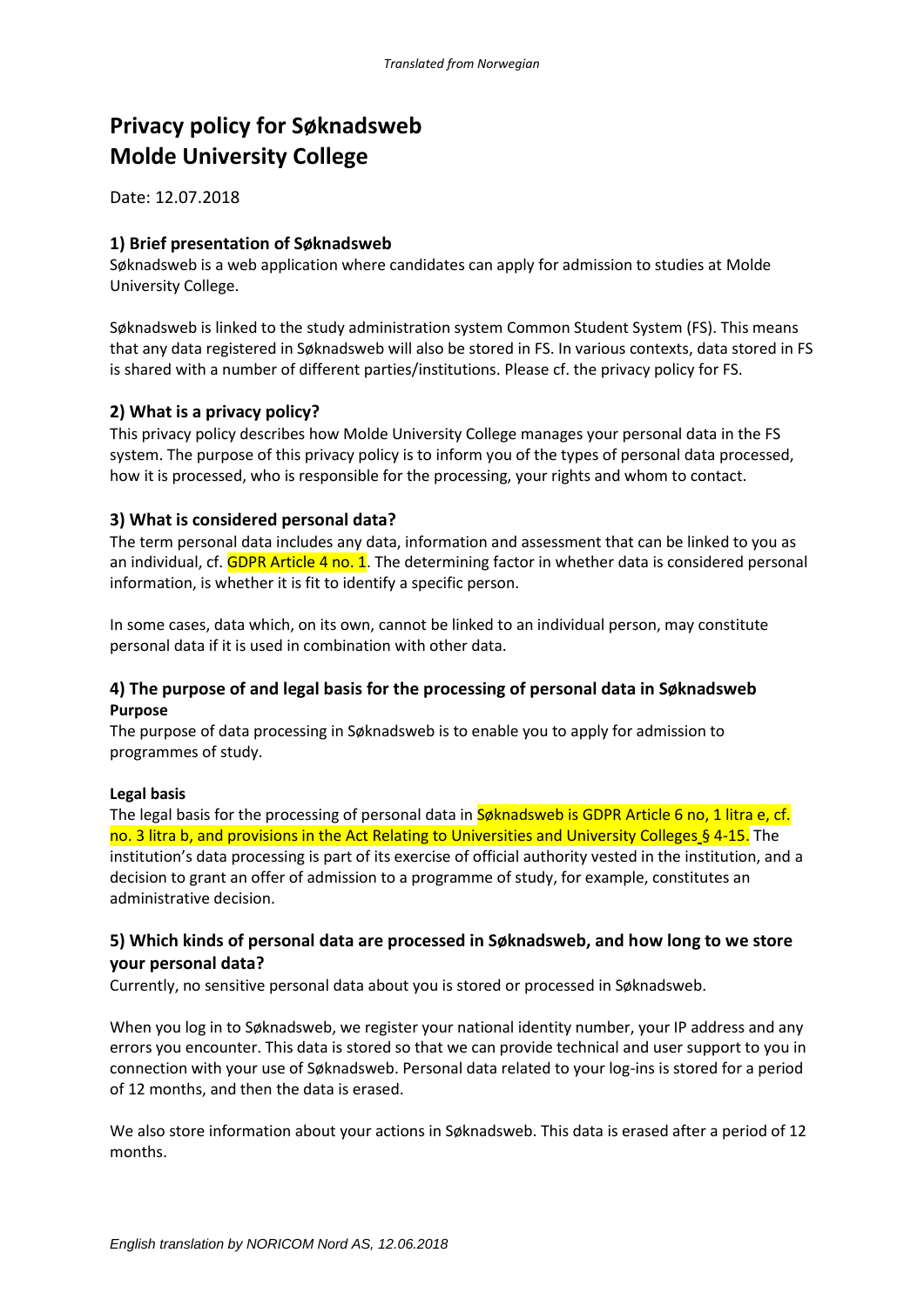The following personal data may be processed in Søknadsweb: profile information (including your name, national identity number/D-number/S-number (11 digits)), contact information, information about your background, native language, application information, consents you have given, information about application options and any documents you may upload in connection with your application.

Any personal data registered in Søknadsweb is shared with the study administration system Common Student System (FS). In principle, all personal data in FS is stored permanently. Please cf. the privacy policy for FS.

Your personal data may come from:

- 1. You, submitted via Søknadsweb
- 2. The Common Student System (FS)

#### **Voluntary registration**

1. You, submitted via Søknadsweb

Registration of personal data in Søknadsweb is voluntary, but without your personal data, we may not be able to process your applications.

#### **Information registered without your express consent**

2. The Common Student System (FS)

In certain circumstances, it is necessary for administrative staff at Molde University College to register information about you in connection with your applications. Examples include assessments related to your application for admission. These types of data are only sent to Søknadsweb so that you can have access to your data.

## **6) In some cases, we process cases automatically**

When use Søknadsweb at Molde University College a number of processes related to your application will be performed automatically, either entirely or in part. Automatic processing is used in the following circumstances:

- calculation of scores for admission
- allocation of places on programmes of study
- application for exchange programmes

## **7) We disclose your personal data to third parties**

Disclosure or export of data is defined as any transfer of data save for use in the controller's own systems/processing or to the data subject itself or any other party receiving data on the data subject's behalf.

Molde University College may disclose or export data including personal data to other systems, i.e. external data processors, whenever it is deemed necessary.

Your personal data will not be disclosed to countries outside of the EU/EEA, or to any international organizations.

Your personal data may be disclosed to the following parties/agencies:

1) Unit – The Norwegian Directorate for ICT and Joint Services in Higher Education and Research Søknadsweb is developed by Unit. Unit staff who need to access your personal data as part of their job will be granted such access. They need this access in order to provide user support and, if relevant, correct errors as part of their duties.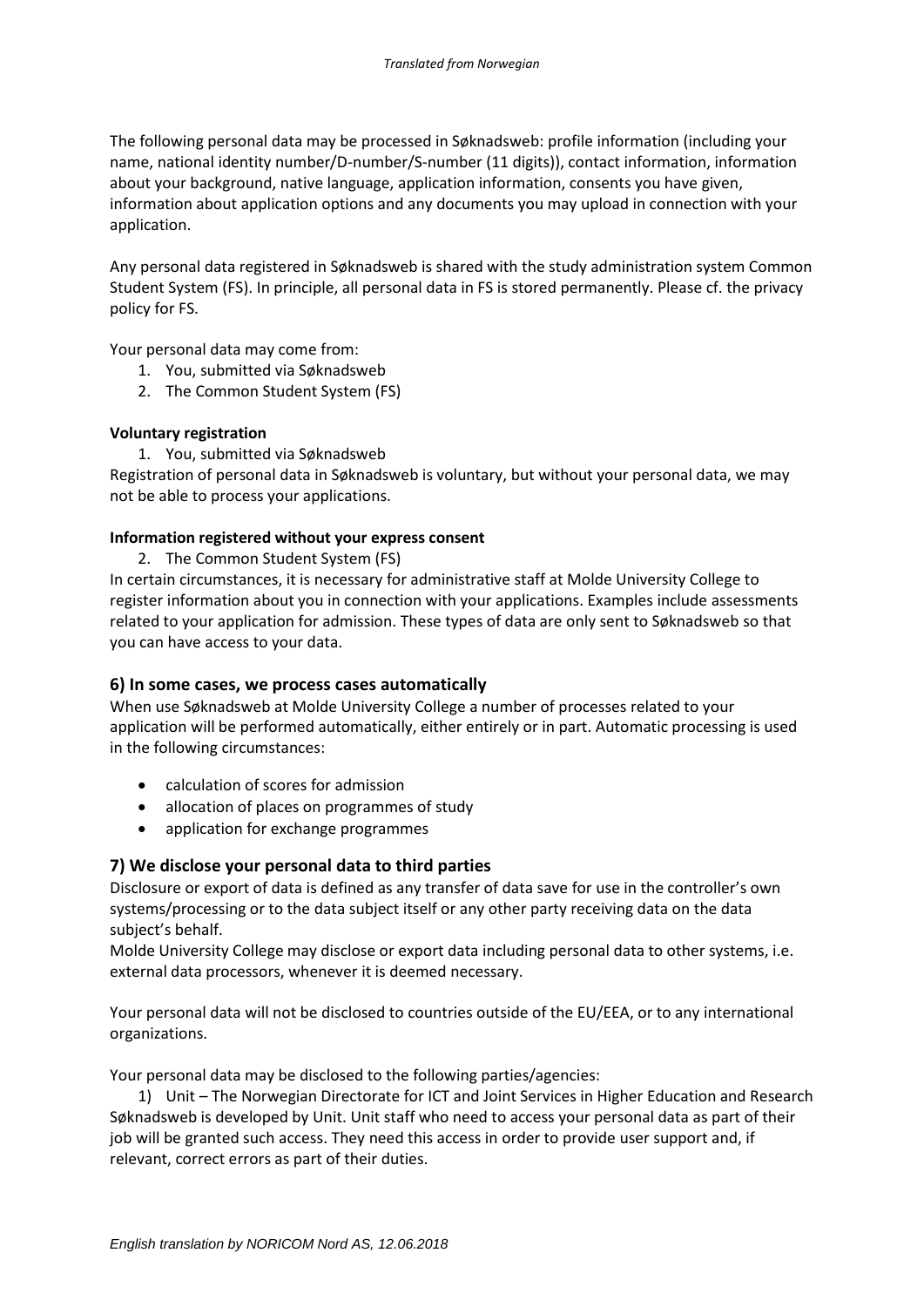2) University Center for Information Technology (USIT) at the University of Oslo (UiO) Søknadsweb is operated by USIT at UiO. USIT staff who need to access your personal data as part of their job will be granted such access. They need this access in order to provide user support and, if relevant, correct errors as part of their duties.

## 3) UNINETT AS

It is possible to log in to Søknadsweb using the log-in solution FEIDE. FEIDE is developed and provided by UNINETT AS. UNINETT AS staff may access your FEIDE user name and IP address, provided they need such access in order to perform their duties. They need this access in order to provide user support and, if relevant, correct errors as part of their duties. Your personal data will be erased from FEIDE after six months.

## 4) Agency for Public Management and eGovernment (Difi)

It is possible to log in to Søknadsweb using the log-in services MinID, BankID, Buypass and Commfides through ID-porten. The Agency for Public Management and eGovernment (Difi) is the data controller for any and all personal data processed in ID-porten, as well as for personal data used in the administration of MinID.

If you log in through ID-porten, Difi's user support and administrative staff may, if necessary, access your national identity number and contact information, as well as a limited log-in history. This need arises when Difi is asked to provide user support or troubleshoot/correct errors in the service.

Providers of electronic IDs (BankID, Buypass and Commfides) are data controllers for any and all personal data required for the administration of their log-in solutions.

#### 5) Other parties

Any personal data you register in Søknadsweb is shared with the study administration system Common Student System (FS). Please see the privacy policy for FS for more detailed information about who the recipients of personal data from FS are.

## **8) Personal data safety**

Molde University College regularly perform risk and vulnerability analyses to protect your personal data in Søknadsweb. In addition, various security measures have been implemented, such as access control, to keep the number of people who have access to your personal data as low as possible.

## **9) Your rights**

## **Right to information and access**

You have the right to information about how Molde University College processes your personal data. The purpose of this privacy policy is to provide you with any and all information you have the right to get.

You also have the right to view/access any and all personal data registered about you at Molde University College. You also have the right to request a copy of the personal data registered about you if you so wish.

#### **Right to correction**

You have the right to have corrected any and all incorrect personal data about you. You also have the right to supplement any and all incomplete data registered about you. Please contact us if you believe we have registered incorrect or incomplete personal data about you. It is important that you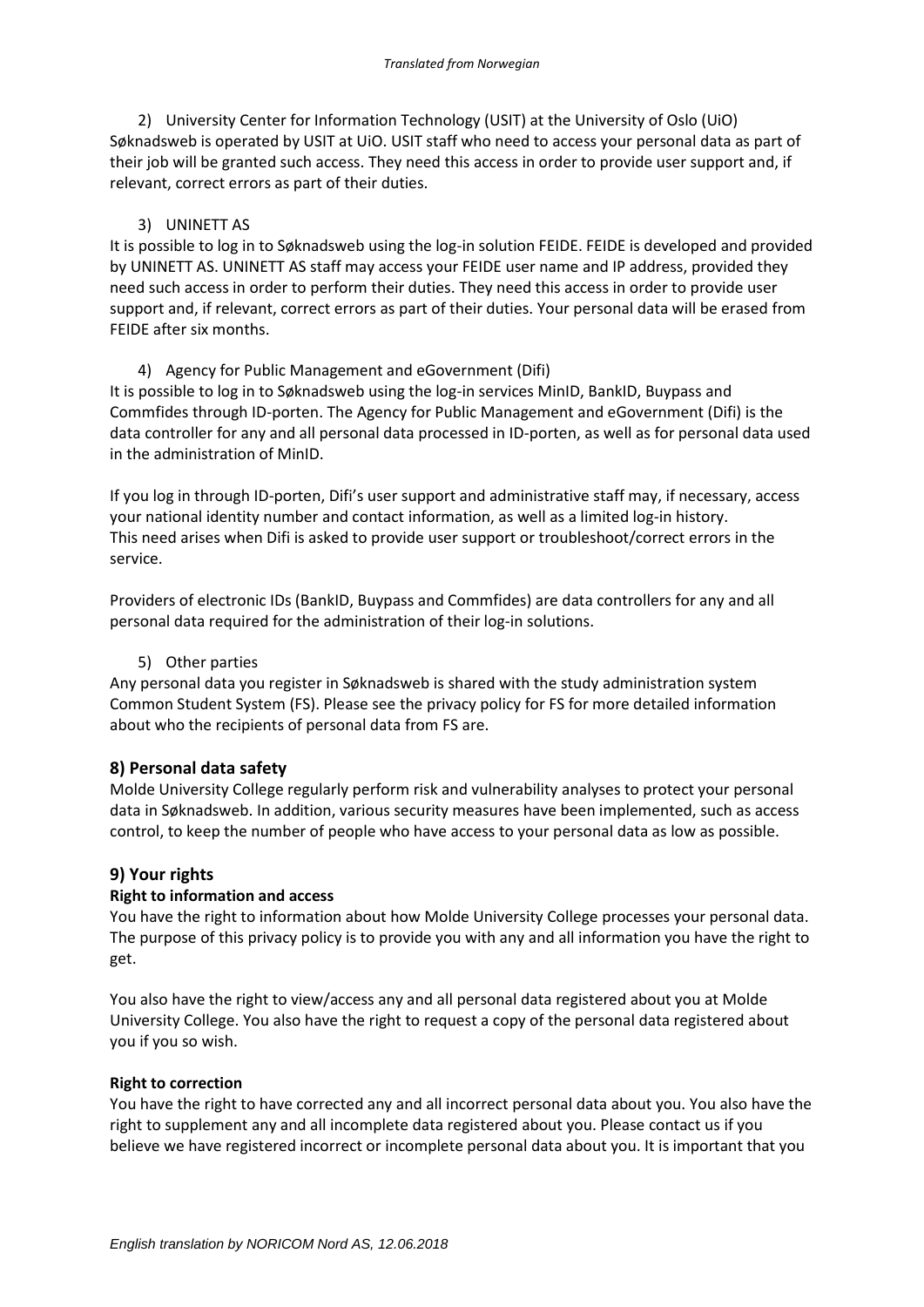justify and, if relevant, document why you believe the personal data registered is incorrect or incomplete.

#### **Right to limit processing**

In certain circumstances, you have the right to demand limited processing of your personal data. Limiting the processing of personal data means that your personal data will still be registered, but the opportunities for further processing are limited.

If you believe that personal data about you is incorrect or incomplete, or you have filed a complaint against the processing of your data (read more about this below), you have the right to demand to demand that the processing of your personal data be limited temporarily. This means that processing will be limited until, if relevant, we have rectified your personal data, or until we have been able to assess whether your complaint is justified.

In other circumstances you may also demand a more permanent limitation on the processing of your personal data. In order to qualify for the right to limit processing of your personal data, the conditions established by the Personal Data Act and Article 18 of the GDPR must be met. If we receive a request from you to limit processing of your personal data, we will assess whether the statutory conditions have been met.

#### **Right to erasure**

In certain circumstances you have the right to demand that we erase your personal data. The right to erasure is not unconditional, and whether this applies to your situation must be assessed in light of relevant privacy legislation, i.e. the Personal Data Act and GDPR. Please contact us if you want to have your personal data erased. It is important that you justify why you want the personal data erased, and, if possible, that you also specify which personal data you want erased. We will den consider whether the conditions for erasure, as established by law, have been met. Please be advised that the law allows for us to make exceptions to your right to erasure. For example, we may need to store personal data for the purpose of performing a task in compliance of the Act Relating to Universities and University Colleges, or for reasons of public interest, such as archiving, research and statistics.

#### **Right to object**

You may have the right to file an objection against the processing, i.e. object to the processing, on grounds that you have a specific need to stop the processing, e.g. if you have a need for protection, have a secret address, etc. The right to object is not unconditional, and it is contingent upon the legal basis for the processing, and on your particular circumstances. The conditions are established by Article 21 of the GDPR. If you object to processing of your personal data, we will consider whether the conditions for filing an objection have been met. If we find that you have the right to object to the processing and that your objection is justified, we will discontinue processing, and you will have the right to demand erasure of the data. Please be advised that we, under certain circumstances, may make exceptions from erasure, e.g. if we have to store your personal data for the purpose of performing a task in compliance with the Act Relating to Universities and University Colleges, or for reasons of public interest.

#### **Right to file complaint against processing**

If you believe we processed your personal data incorrectly or unlawfully, or if you believe we failed to protect your rights, you have the right to file a complaint against processing. Please see item 10 below for how to contact us.